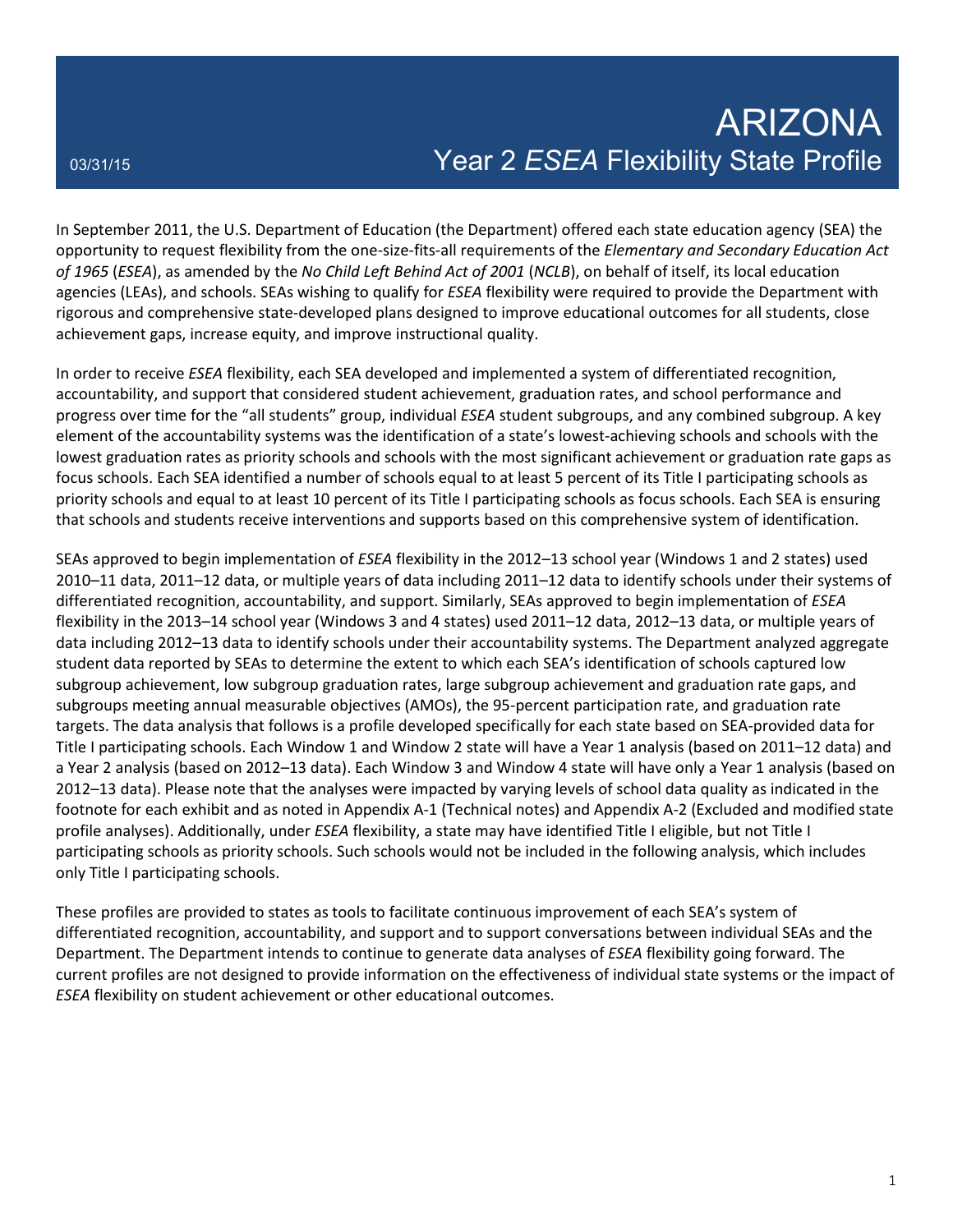### **Section I: Overview of Accountability Under** *Elementary and Secondary Education Act* **(***ESEA***) Flexibility**

### **Exhibit 1. What percentage of Title I participating elementary, middle, high, and non-standard schools were priority, focus, or other?**



**Exhibit reads:** In Arizona, among Title I participating elementary schools, 2 percent (13 schools) were priority schools, 7 percent (55 schools) were focus schools, and 91 percent (711 schools) were among all other Title I participating schools for 2013–14.

Source: 2012–13 ED*Facts*, Data Group (DG) 18: Grades offered; 2013–14 ED*Facts*, DG 34: Improvement status - school (*n* = 1,212 Title I participating schools)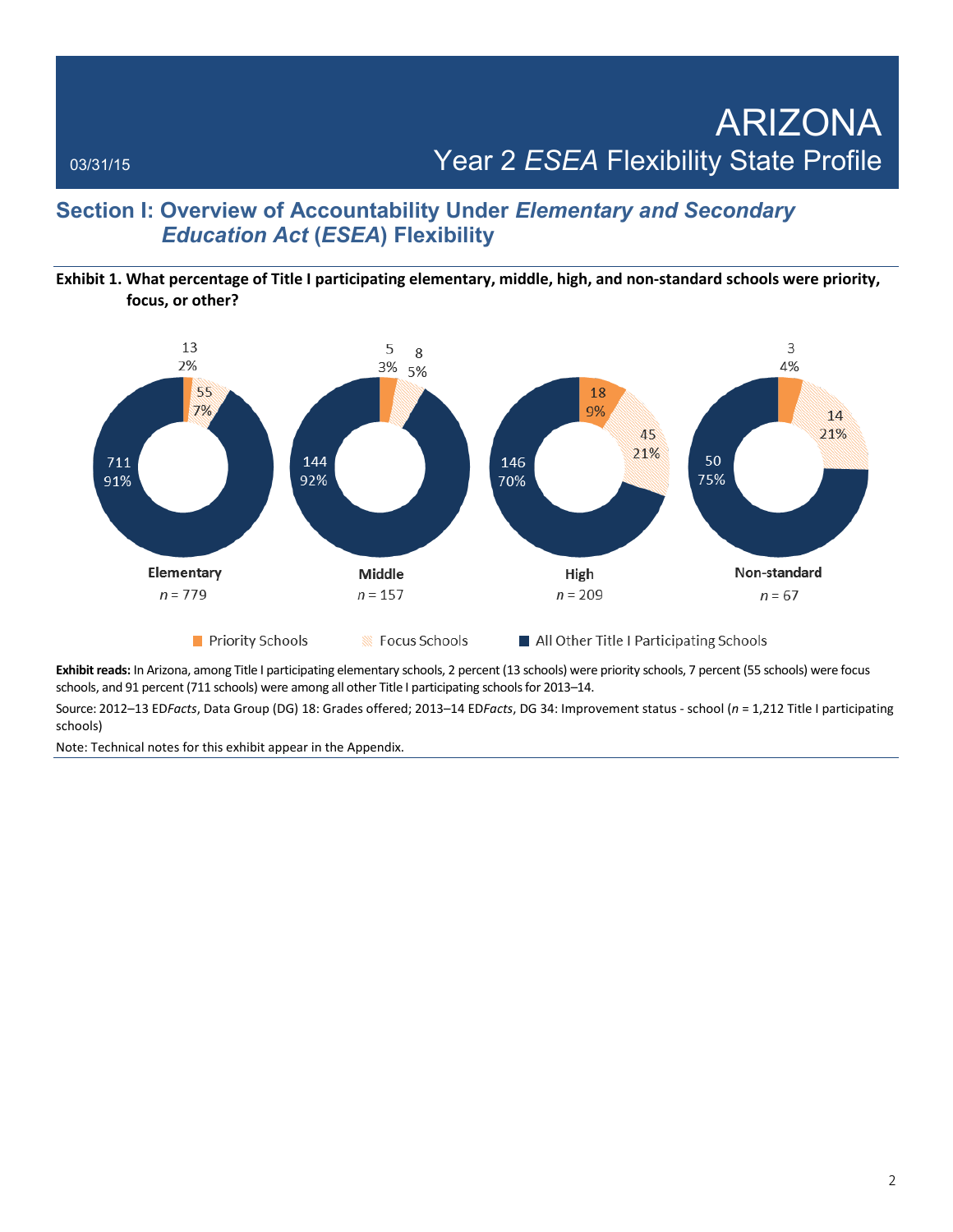### **Exhibit 3. What were the demographic characteristics of priority and focus schools compared to all other Title I participating schools?**

|                                                                 | <b>Priority and Focus</b> | All Other Title I            |
|-----------------------------------------------------------------|---------------------------|------------------------------|
| <b>Characteristics</b>                                          | <b>Schools</b>            | <b>Participating Schools</b> |
| <b>School Level (Percentage of Schools)</b>                     |                           |                              |
| Elementary                                                      | 42.2%                     | 67.6%                        |
| Middle                                                          | 8.1%                      | 13.7%                        |
| High                                                            | 39.1%                     | 13.9%                        |
| Non-standard <sup>a</sup>                                       | 10.6%                     | 4.8%                         |
| <b>Total</b>                                                    | 100.0%                    | 100.0%                       |
| <b>School Type (Percentage of Schools)</b>                      |                           |                              |
| Regular                                                         | 93.8%                     | 98.8%                        |
| Alternative                                                     | 5.6%                      | $< 1\%$                      |
| Special education                                               | 0.0%                      | $< 1\%$                      |
| Vocational                                                      | $< 1\%$                   | $< 1\%$                      |
| <b>Total</b>                                                    | 100.0%                    | 98.8%                        |
| <b>Charter School Status (Percentage of Schools)</b>            | 39.1%                     | 20.9%                        |
| <b>Urbanicity (Percentage of Schools)</b>                       |                           |                              |
| Large or middle-sized city                                      | 47.8%                     | 47.5%                        |
| Urban fringe and large town                                     | 33.5%                     | 34.8%                        |
| Small town and rural area                                       | 18.6%                     | 17.7%                        |
| <b>Total</b>                                                    | 100.0%                    | 100.0%                       |
| Percentage of Students by Race/Ethnicity                        |                           |                              |
| American Indian                                                 | 19.3%                     | 5.2%                         |
| Asian                                                           | 1.5%                      | 2.1%                         |
| <b>Black</b>                                                    | 5.2%                      | 5.9%                         |
| Hispanic                                                        | 57.1%                     | 54.7%                        |
| White                                                           | 15.7%                     | 30.3%                        |
| <b>Total</b> <sup>b</sup>                                       | 98.7%                     | 98.3%                        |
| Percentage of Students Eligible for Free or Reduced-Price Lunch | 76.3%                     | 63.0%                        |
| Percentage of Students With Disabilities <sup>c</sup>           |                           |                              |
| Percentage of Limited English Proficient Students <sup>d</sup>  | 14.1%                     | 8.7%                         |
| <b>Average Total School Enrollment</b>                          | 406                       | 567                          |

**Exhibit reads:** In Arizona, 42 percent of Title I participating priority and focus schools for 2013–14 were elementary schools, compared to 68 percent of all other Title I participating schools.

Source: 2012–13 ED*Facts*, Data Group (DG) 18: Grades offered, DG 21: School type, DG 27: Charter status, DG 39: Membership, DG 74: Children with disabilities (IDEA) school age, DG 123: LEP students in LEP program, DG 565: Free or reduced-price lunch; 2013–14 ED*Facts*, DG 34: Improvement status - school (*n* = 1,212 Title I participating schools [161 Title I participating priority or focus schools and 1,051 all other Title I participating schools])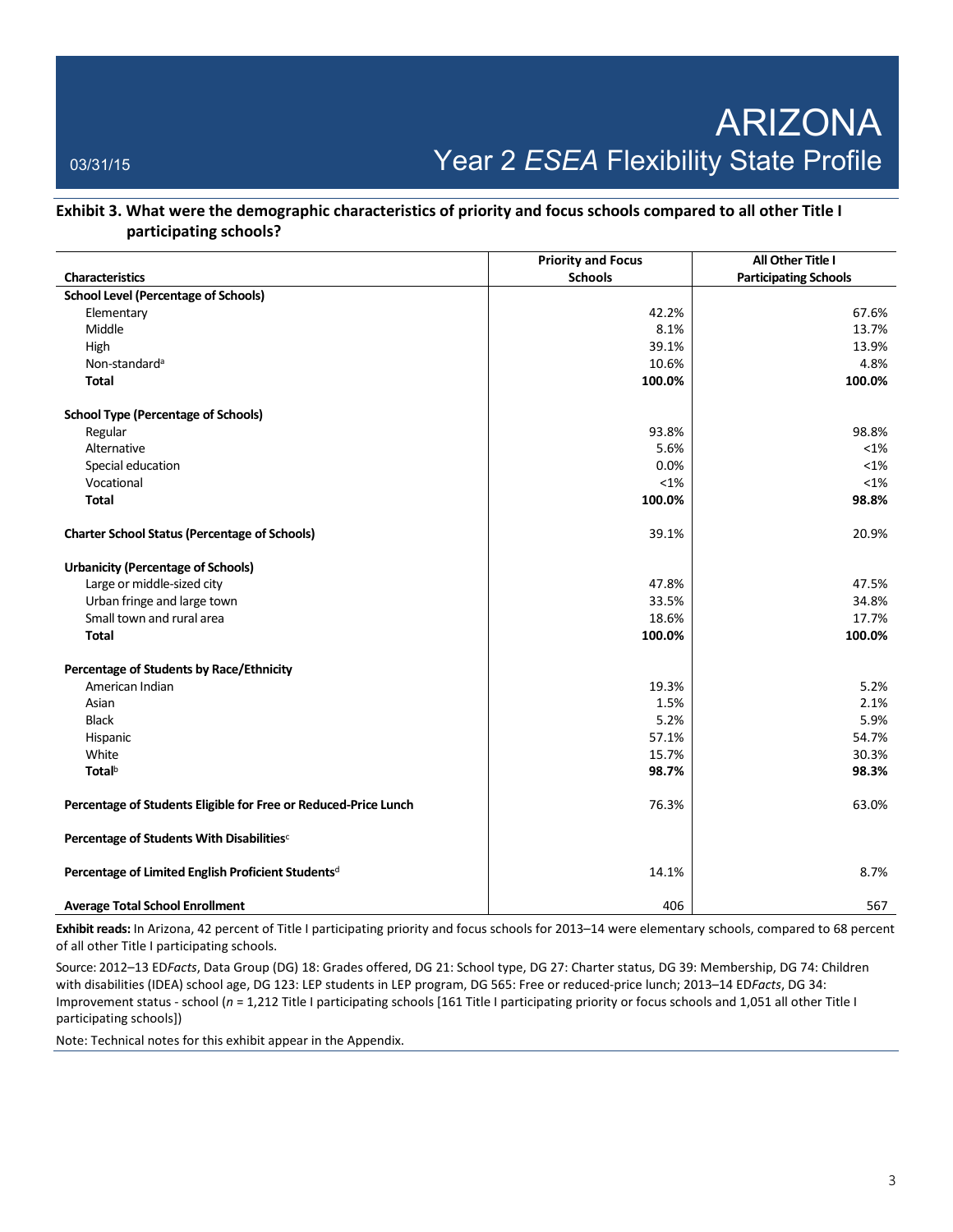### **Section II: Performance of Title I Schools on Proficiency Rates and Graduation Rates**

**Exhibit 4. What percentage of Title I participating priority, focus, and other schools had student subgroups performing in the bottom 5th percentile (for that subgroup) in reading?**



Exhibit reads: In Arizona, among Title I participating schools, 46 percent of priority schools (11 schools), 8 percent of focus schools (7 schools), and 1 percent of all other Title I participating schools (9 schools) scored in the bottom 5th percentile statewide in terms of the performance of the "all students" group in reading in 2012–13.

Source: 2012–13 ED*Facts*, Data Group (DG) 584: Academic achievement in reading; 2013–14 ED*Facts*, DG 34: Improvement status - school (*n* = 1,055 Title I participating schools [24 priority, 84 focus, and 947 all other Title I participating])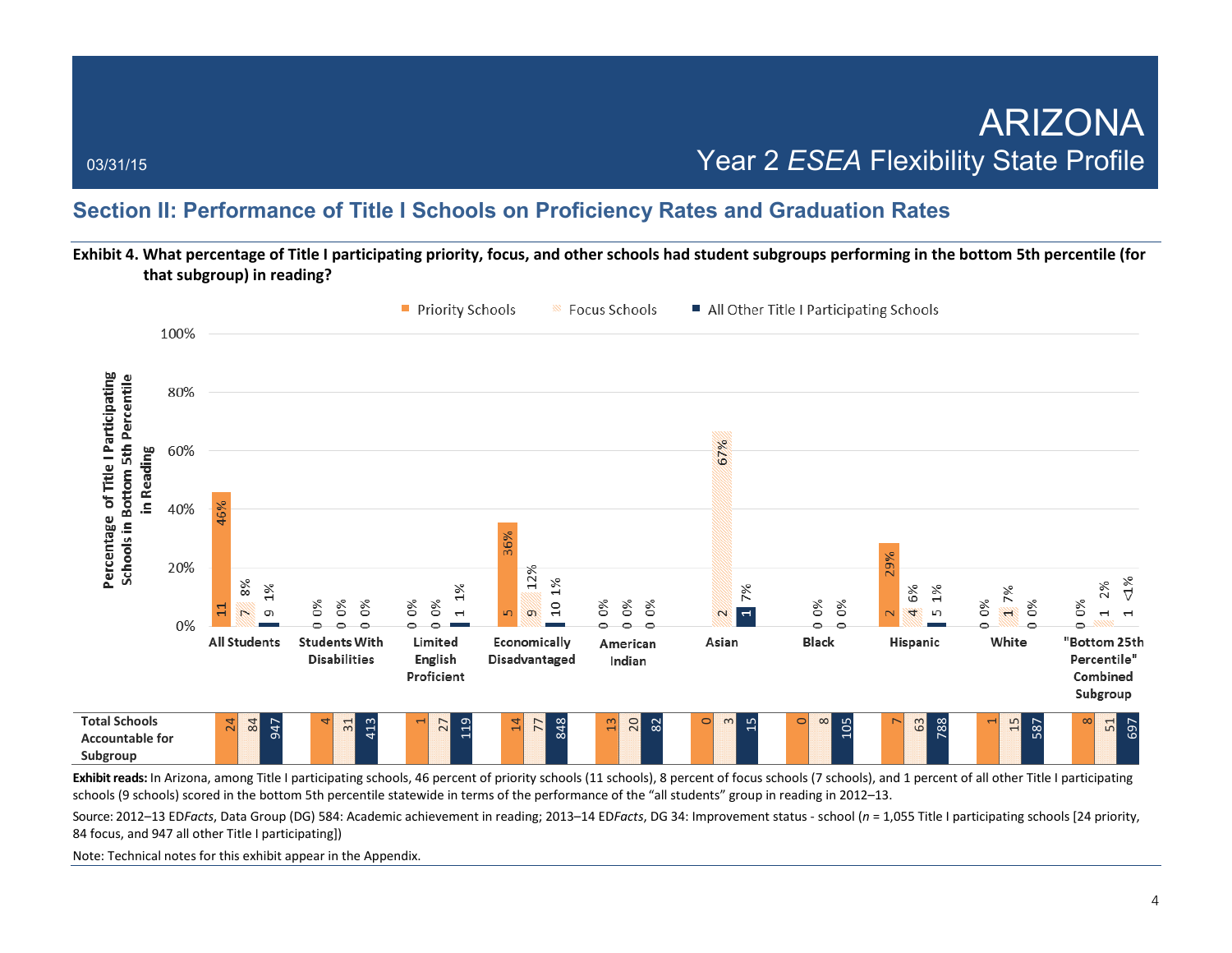**Exhibit 5. What percentage of Title I participating priority, focus, and other schools had student subgroups performing in the bottom 5th percentile (for that subgroup) in mathematics?**



Exhibit reads: In Arizona, among Title I participating schools, 24 percent of priority schools (5 schools), 4 percent of focus schools (3 schools), and less than 1 percent of all other Title I participating schools (3 schools) scored in the bottom 5th percentile statewide in terms of the performance of the "all students" group in mathematics in 2012–13.

Source: 2012–13 ED*Facts*, Data Group (DG) 583: Academic achievement in mathematics; 2013–14 ED*Facts*, DG 34: Improvement status - school (*n* = 1,050 Title I participating schools [21 priority, 83 focus, and 946 all other Title I participating])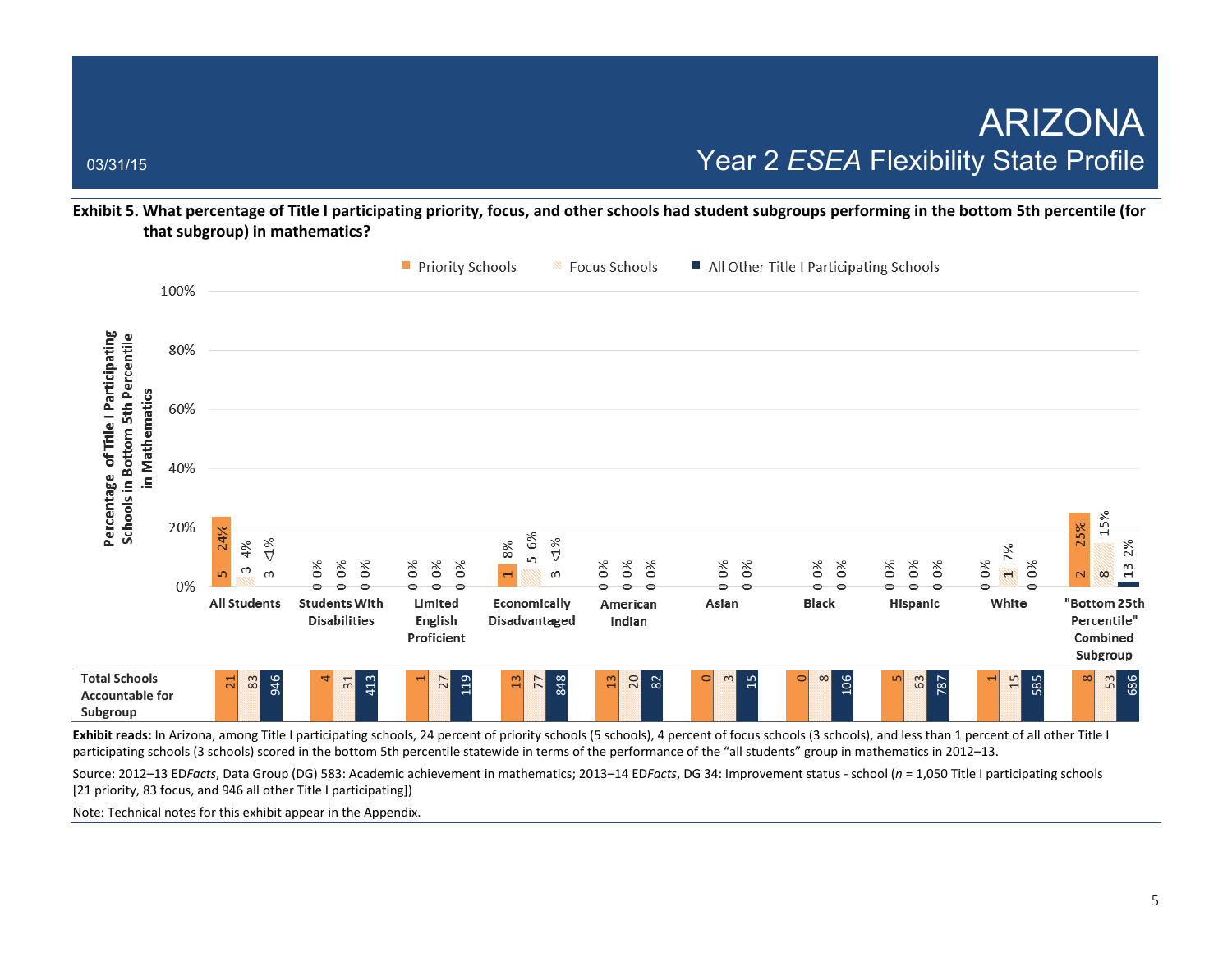**Exhibit 6. What percentage of Title I participating priority, focus, and other schools had student subgroup gaps that exceeded statewide subgroup gaps by one or more standard deviations?** 



Exhibit reads: In Arizona, among Title I participating schools, 0 percent of focus schools (0 schools) and 4 percent of all other Title I participating schools (2 schools) had a performance gap between American Indian and nonAmerican Indian students exceeding the state-level gap by one or more standard deviations in reading in 2012–13. No priority school met or exceeded the minimum *n* size for the subgroups included in the American Indian-nonAmerican Indian subgroup gap analysis.

Source: 2012–13 ED*Facts*, Data Group (DG) 583: Academic achievement in mathematics, DG 584: Academic achievement in reading; 2013–14 ED*Facts*, DG 34: Improvement status - school (*n* = 816 Title I participating schools [6 priority, 50 focus, and 760 all other Title I participating])

Note: States had flexibility regarding which subgroups and subgroup gaps they would target in identifying focus schools. Technical notes for this exhibit appear in the Appendix.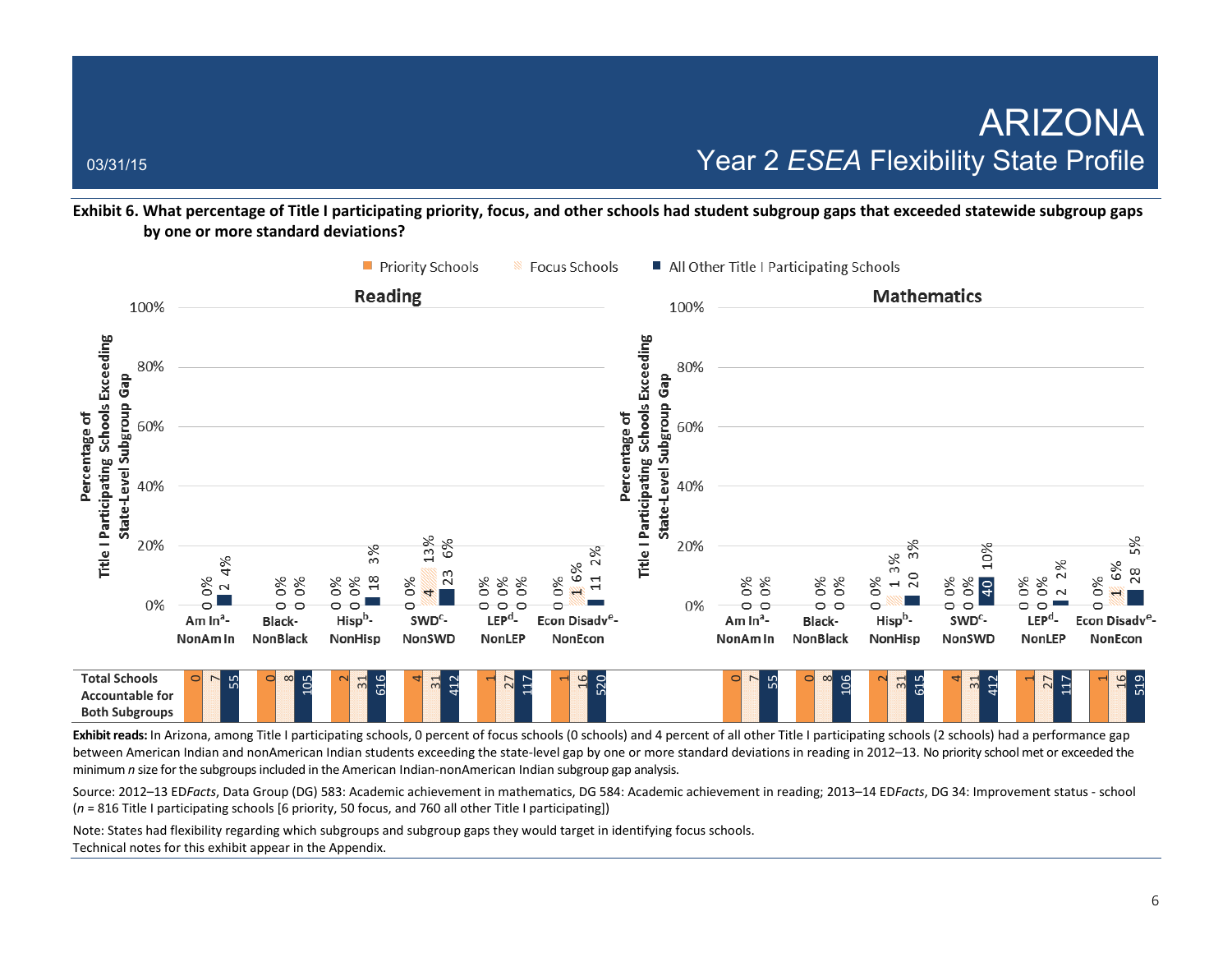### **Exhibit 7. What percentage of Title I participating priority, focus, and other high schools had graduation rates below 60 percent?**



Exhibit reads: In Arizona, among Title I participating high schools, 63 percent of priority schools (12 schools), 81 percent of focus schools (44 schools), and 23 percent of all other schools (35 schools) had a four-year adjusted cohort graduation rate below 60 percent for the "all students" group in 2012–13.

Source: 2012–13 ED*Facts*, Data Group (DG) 695: Adjusted four-year cohort graduation rates; 2013–14 ED*Facts*, DG 34: Improvement status - school (*n* = 226 Title I participating high schools [19 priority, 54 focus, and 153 all other Title I participating])

Note: Technical notes for this exhibit appear in the Appendix.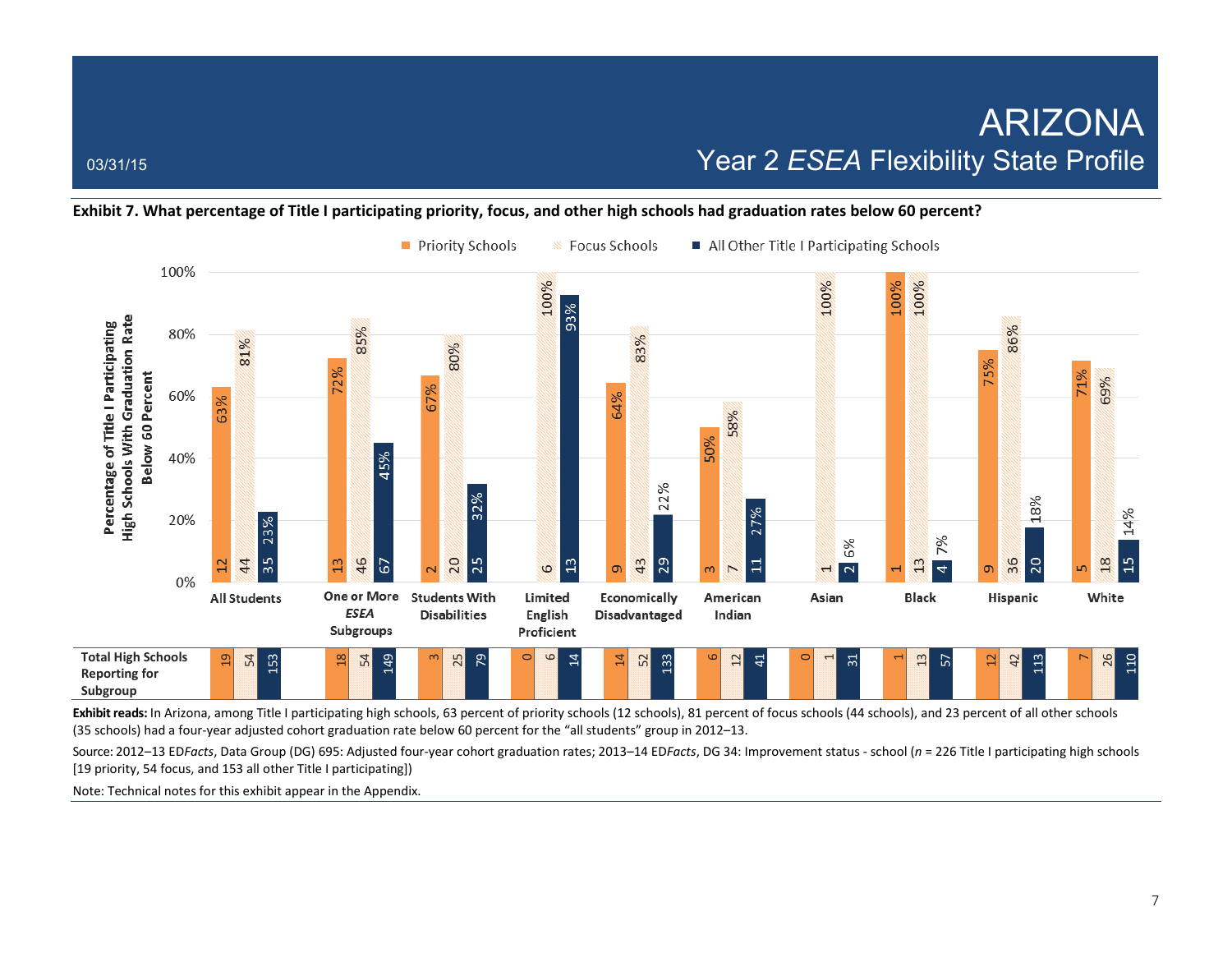**Exhibit 8. What percentage of Title I participating priority, focus, and other high schools had graduation rate subgroup gaps that exceeded statewide subgroup gaps by one or more standard deviations?** 



gap between American Indian and nonAmerican Indian students exceeding the state-level gap by one or more standard deviations in 2012-13. No priority school met the analysis threshold (i.e., 10 students in the graduation cohort) for the American Indian and nonAmerican Indian subgroup gap analysis.

Source: 2012–13 ED*Facts*, Data Group (DG) 695: Adjusted four-year cohort graduation rates; 2013–14 ED*Facts*, DG 34: Improvement status - school (*n* = 177 Title I participating high schools [13 priority, 43 focus, and 121 all other Title I participating])

Note: States had flexibility regarding which subgroups and subgroup gaps they would target in identifying focus schools.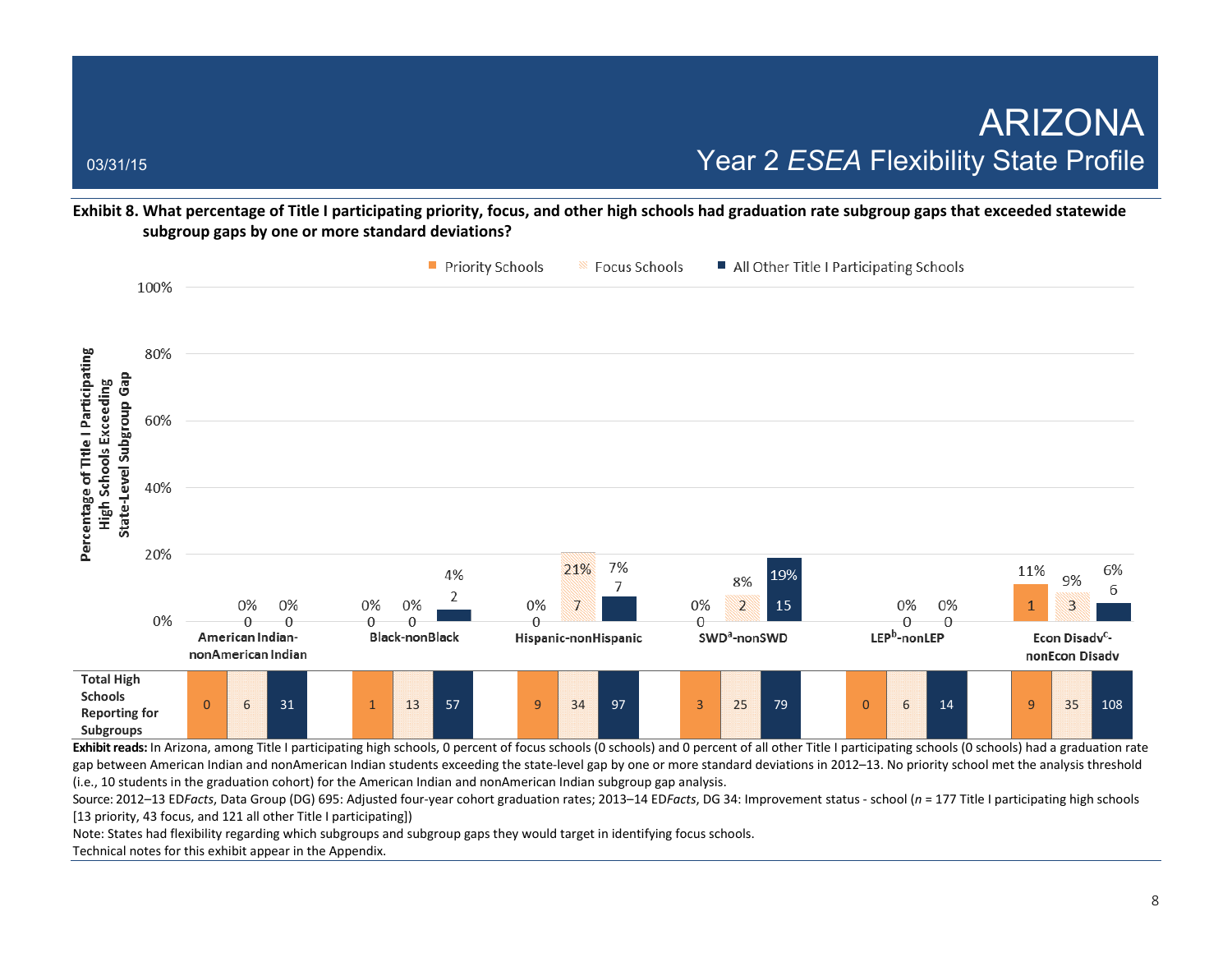### **Section III: Performance of Title I Schools on** *ESEA* **Accountability Targets**

**Exhibit 9. What percentage of Title I participating priority, focus, and other schools had met the state-defined annual measurable objective (AMO) targets in reading?** 



**Exhibit reads:** In Arizona, among Title I participating schools, 32 percent of priority schools (8 schools), 31 percent of focus schools (24 schools), and 64 percent of all other Title I participating schools (594 schools) met the state-defined reading AMO target for the "all students" group in 2012–13.

Source: 2012–13 ED*Facts*, Data Group (DG) 552: AMO reading/ELA status; 2013–14 ED*Facts*, DG 34: Improvement status - school (*n* = 1,025 Title I participating schools [25 priority, 78 focus, and 922 all other Title I participating])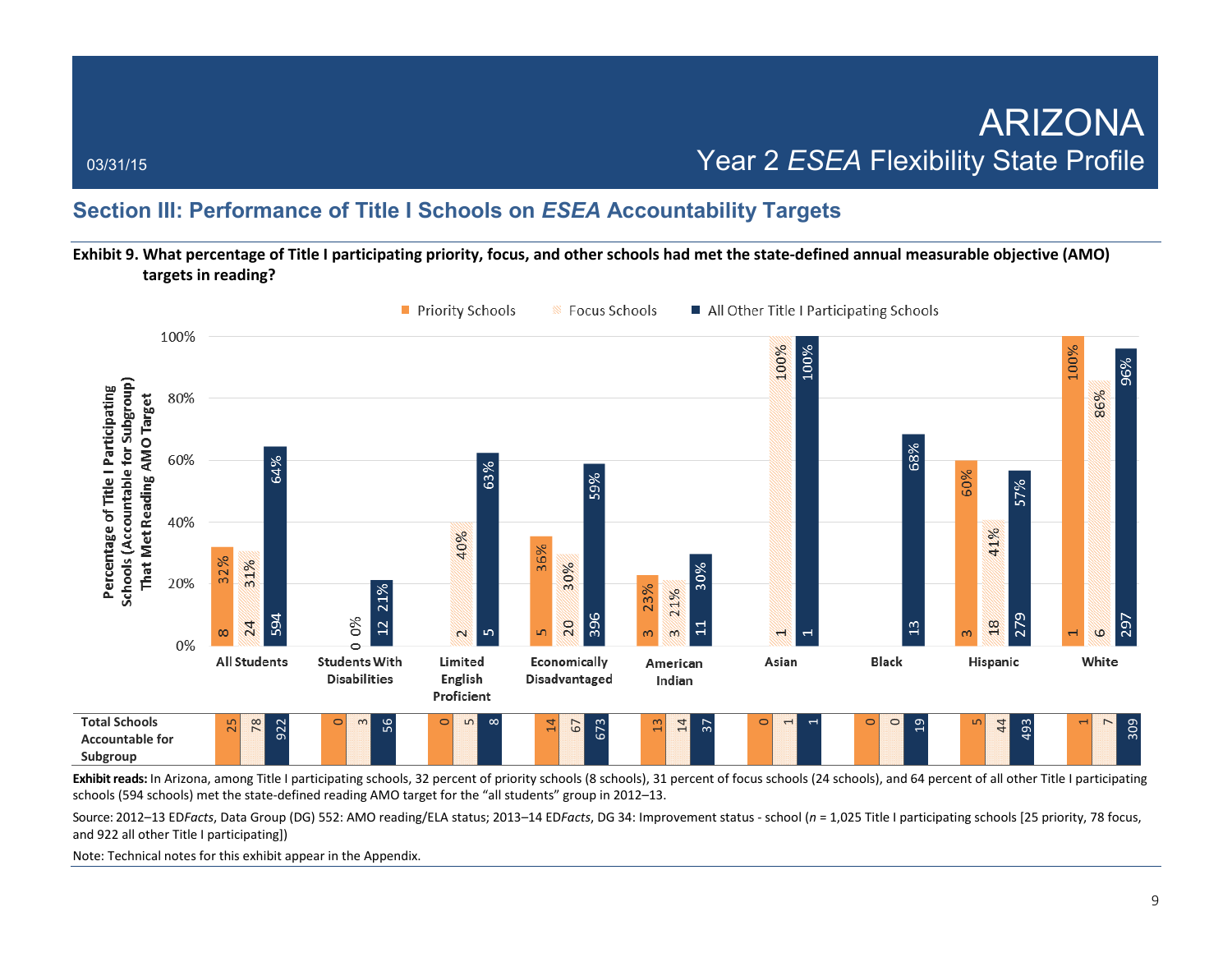**Exhibit 10. What percentage of Title I participating priority, focus, and other schools had met the 95 percent participation rate requirement in reading?** 



**Exhibit reads:** In Arizona, among Title I participating schools, 97 percent of priority schools (38 schools), 97 percent of focus schools (118 schools), and 100 percent of all other Title I participating schools (1,042 schools) met the reading 95 percent participation rate requirement for the "all students" group in 2012–13.

Source: 2012–13 ED*Facts*, Data Group (DG) 553: Reading/ELA participation status; 2013–14 ED*Facts*, DG 34: Improvement status - school (*n* = 1,208 Title I participating schools [39 priority, 122 focus, and 1,047 all other Title I participating])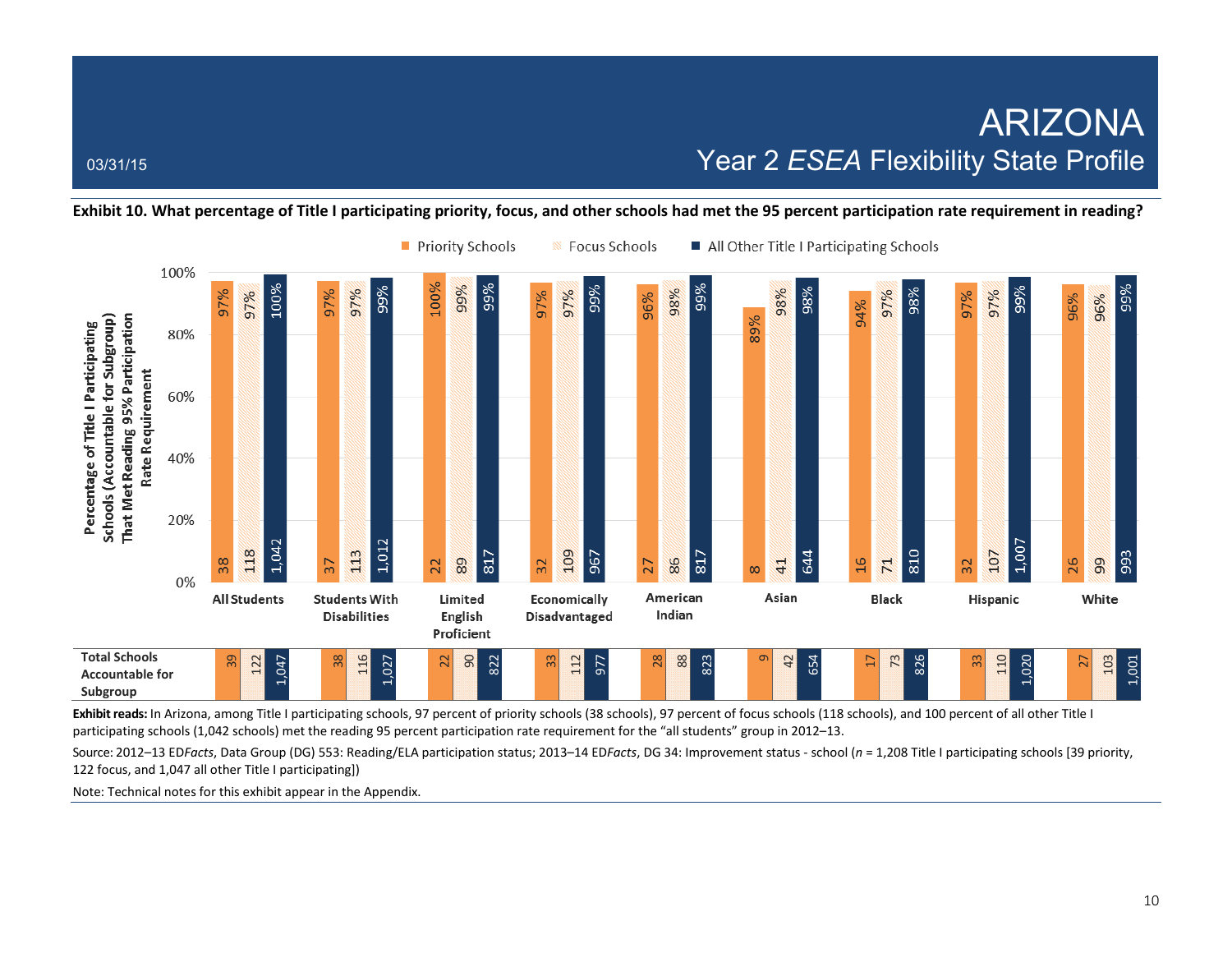**Exhibit 11. What percentage of Title I participating priority, focus, and other schools had met the state-defined annual measurable objective (AMO) targets in mathematics?** 



Exhibit reads: In Arizona, among Title I participating schools, 14 percent of priority schools (3 schools), 19 percent of focus schools (14 schools), and 48 percent of all other Title I participating schools (447 schools) met the state-defined mathematics AMO target for the "all students" group in 2012–13.

Source: 2012–13 ED*Facts*, Data Group (DG) 554: AMO mathematics status; 2013–14 ED*Facts*, DG 34: Improvement status - school (*n* = 1,018 Title I participating schools [21 priority, 75 focus, and 922 all other Title I participating])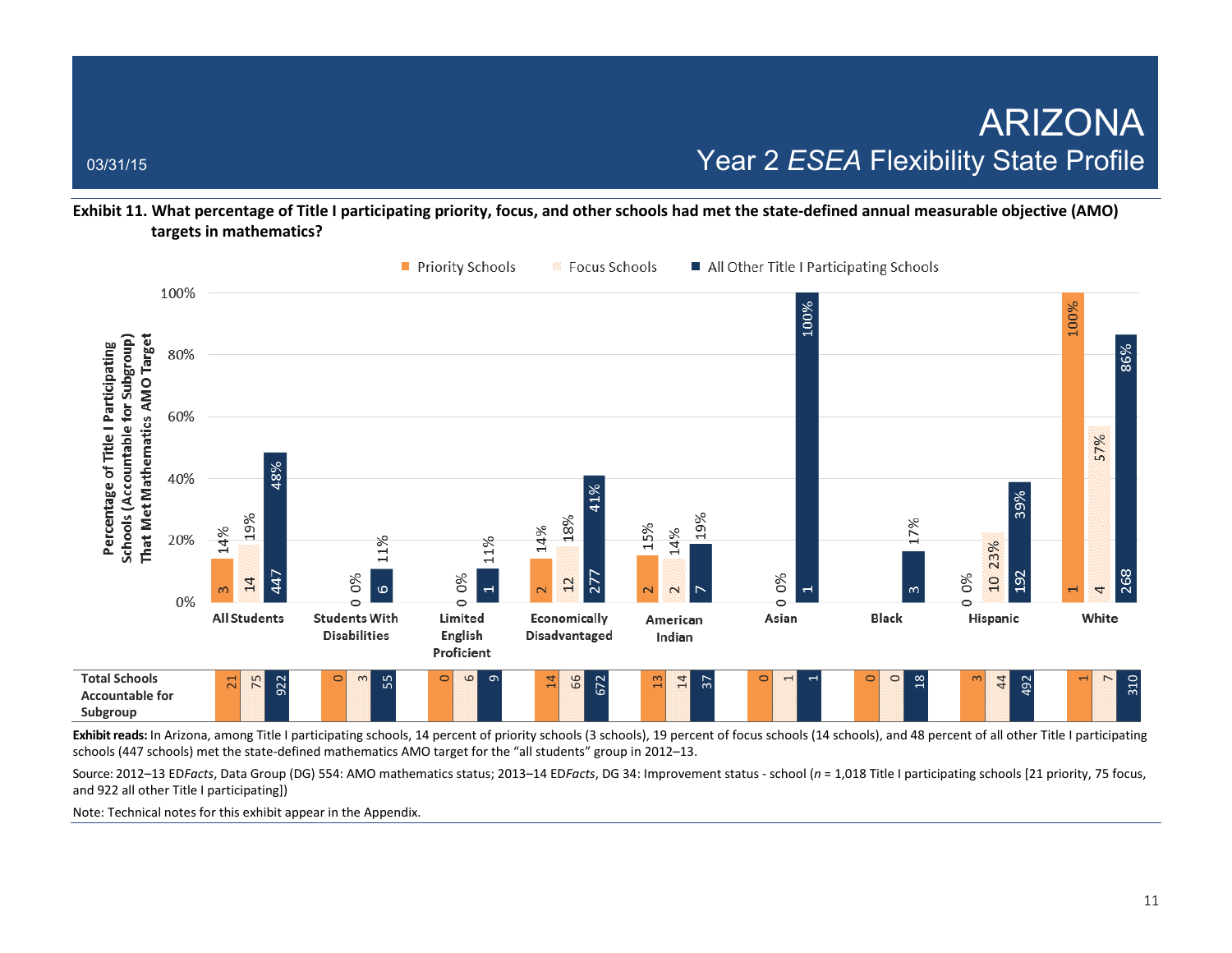### **Exhibit 12. What percentage of Title I participating priority, focus, and other schools had met the 95 percent participation rate requirement in mathematics?**



**Exhibit reads:** In Arizona, among Title I participating schools, 90 percent of priority schools (35 schools), 98 percent of focus schools (119 schools), and 99 percent of all other Title I participating schools (1,041 schools) met the mathematics 95 percent participation rate requirement for the "all students" group in 2012–13.

Source: 2012–13 ED*Facts*, Data Group (DG) 555: Mathematics participation status; 2013–14 ED*Facts*, DG 34: Improvement status - school (*n* = 1,208 Title I participating schools [39 priority, 122 focus, and 1,047 all other Title I participating])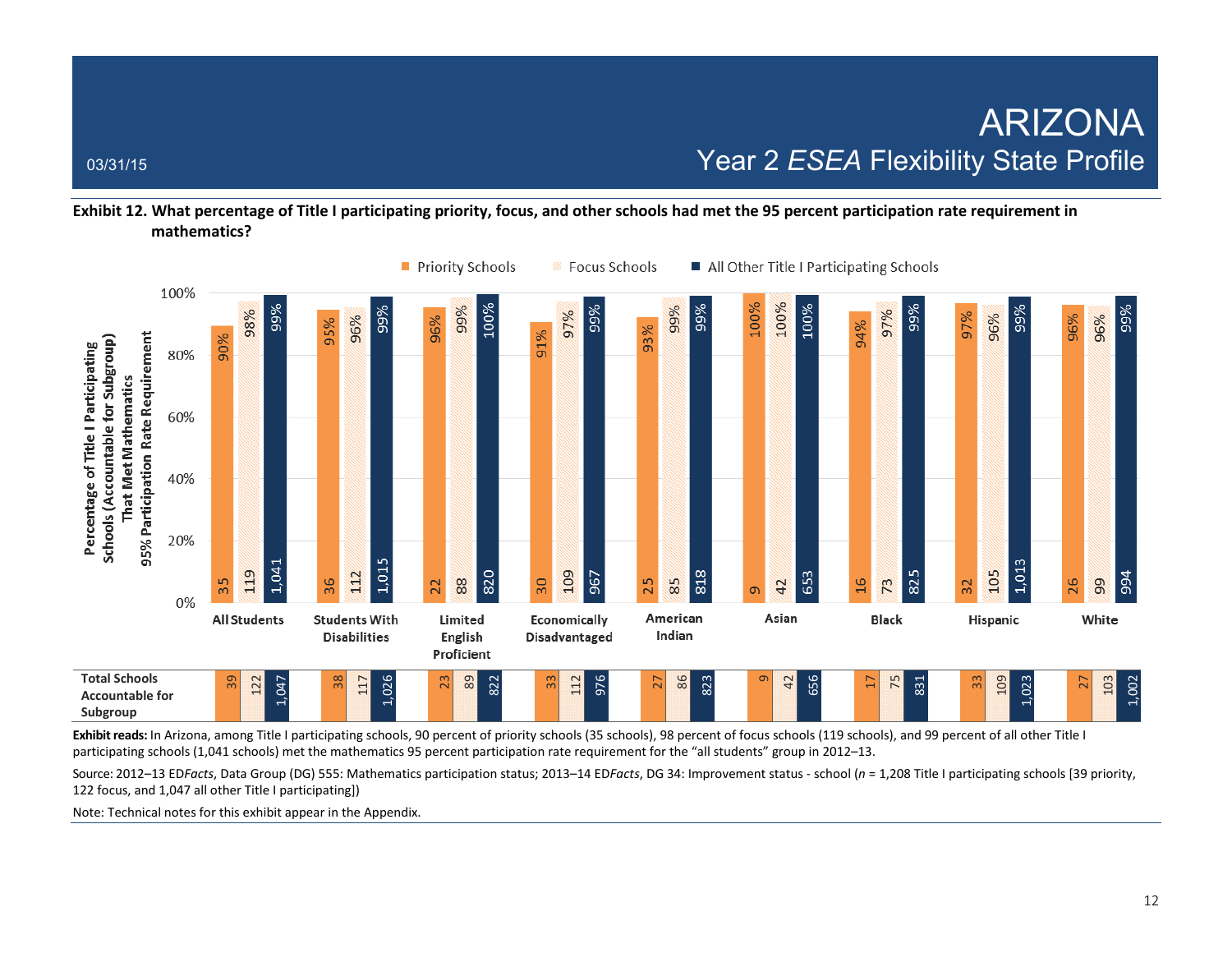**Exhibit 13. What percentage of Title I participating priority, focus, and other high schools had met the state-defined four-year adjusted cohort graduation rate targets?** 



Exhibit reads: In Arizona, among Title I participating high schools, 63 percent of priority schools (5 schools), 21 percent of focus schools (6 schools), and 78 percent of all other Title I participating schools (84 schools) met the state-defined four-year adjusted cohort graduation rate target for the "all students" group in 2012–13.

Source: 2012–13 ED*Facts*, Data Group (DG) 557: High school graduation rate indicator; 2013–14 ED*Facts*, DG 34: Improvement status - school (*n* = 144 Title I participating high schools [8 priority, 28 focus, and 108 all other Title I participating])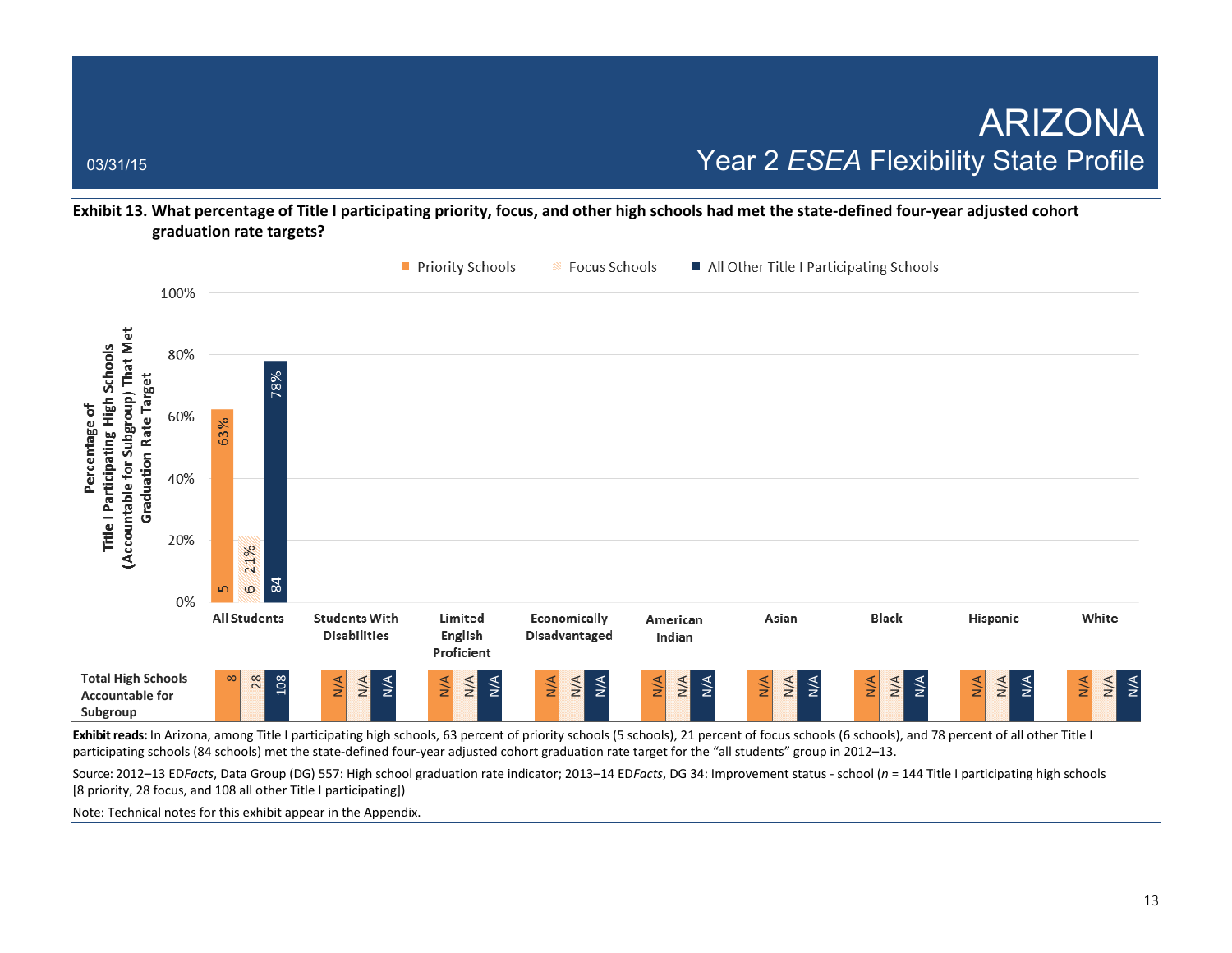## **Appendix**

### **Exhibit A-1. Technical notes**

| <b>Exhibit Number</b>                  | <b>Technical Notes</b>                                                                                                       |
|----------------------------------------|------------------------------------------------------------------------------------------------------------------------------|
| Exhibit 1. What percentage of          | School levels were defined using Common Core of Data (CCD) codes, which were calculated from the school's                    |
| Title I participating elementary,      | corresponding low/high grade span: elementary (low grade: PK-3, high grade: PK-8); middle (low grade: 4-7,                   |
| middle, high, and non-standard         | high grade: 4-9); high (low grade: 7-12, high grade: 12 only); and non-standard (grade configurations not                    |
| schools were priority, focus, or       | falling within the elementary, middle, or high categories).                                                                  |
| other?                                 | This exhibit is restricted to elementary, middle, and high schools that provided a Title I Targeted Assistance               |
|                                        | (TAS) program or Title I Schoolwide program (SWP) in 2012-13 and reported improvement status for                             |
|                                        | 2013–14. This exhibit excludes 62 schools, including 39 Title I participating schools missing data for                       |
|                                        | accountability status for 2013-14; 19 schools missing data for 2012-13 Title I participation status; and                     |
|                                        | 4 schools reporting "not applicable" for 2012–13 Title I participation status.                                               |
| Exhibit 3. What were the               | <sup>a</sup> Non-standard schools are schools with a grade configuration not falling within the elementary (low grade: PK-3, |
| demographic characteristics of         | high grade: PK-8); middle (low grade: 4-7, high grade: 4-9); or high school (low grade: 7-12, high grade:                    |
| priority and focus schools             | 12 only) categories.                                                                                                         |
| compared to all other Title I          | <sup>b</sup> Percentage of students by race/ethnicity may not sum to 100 percent due to exclusion of students reported       |
| participating schools?                 | as "two or more races." Asian includes Pacific Islander, American Indian includes Alaska Native, Black includes              |
|                                        | African American, and Hispanic includes Latino.                                                                              |
|                                        | <sup>c</sup> The percentage of students with disabilities (SWD) is excluded because more than 15 percent of currently        |
|                                        | operational schools were missing the count of SWDs.                                                                          |
|                                        | <sup>d</sup> This category represents the percentage of limited English proficient (LEP) students participating in LEP       |
|                                        | programs among schools with LEP program—not all Title I participating—because the number of currently                        |
|                                        | operational schools with missing data for the count of LEP students exceeded 15 percent.                                     |
|                                        | Student characteristics are weighted in proportion to the number of students enrolled in a school.                           |
|                                        | This exhibit is restricted to schools that provided a Title I Targeted Assistance (TAS) program or Title I                   |
|                                        | Schoolwide program (SWP) in 2012-13 and reported improvement status for 2013-14. Due to missing data in                      |
|                                        | EDFacts, analysis samples vary across school characteristics, ranging from 126 to 161 for Title I participating              |
|                                        | priority or focus schools and from 910 to 1,051 for all other Title I participating schools. This exhibit also               |
|                                        | excludes 62 schools, including 39 Title I participating schools missing data for accountability status for                   |
|                                        | 2013-14; 19 schools missing data for 2012-13 Title I participation status; and 4 schools reporting "not                      |
|                                        | applicable" for 2012-13 Title I participation status.                                                                        |
| Exhibit 4. What percentage of          | Percentiles are defined by the percentage of students scoring at or above proficient on state assessments in                 |
| Title I participating priority, focus, | reading/English language arts. The percentage of schools in the bottom 5th percentile may exceed 5 percent                   |
| and other schools had student          | in cases where the cut point for the 5th percentile and higher ranked percentiles (e.g., 10th, 15th) is 0                    |
| subgroups performing in the            | percent proficient. No priority school met or exceeded the minimum n size for the Asian or Black subgroups.                  |
| bottom 5th percentile (for that        | Under ESEA flexibility, Arizona uses a combined subgroup ("bottom 25th percentile").                                         |
| subgroup) in reading?                  | This exhibit is restricted to schools that provided a Title I Targeted Assistance (TAS) program or Title I                   |
|                                        | Schoolwide program (SWP) in 2012-13 and reported improvement status for 2013-14. This exhibit excludes                       |
|                                        | 219 schools, including 142 Title I participating schools (13 priority, 36 focus, 93 all other Title I participating)         |
|                                        | below the minimum n size for each student subgroup; 15 Title I participating schools (2 priority, 2 focus,                   |
|                                        | 11 all other Title I participating) missing reading proficiency data for every student subgroup; 39 Title I                  |
|                                        | participating schools missing data for accountability status for 2013-14; 19 schools missing data for                        |
|                                        | 2012-13 Title I participation status; and 4 schools reporting "not applicable" for 2012-13 Title I                           |
|                                        | participation status.                                                                                                        |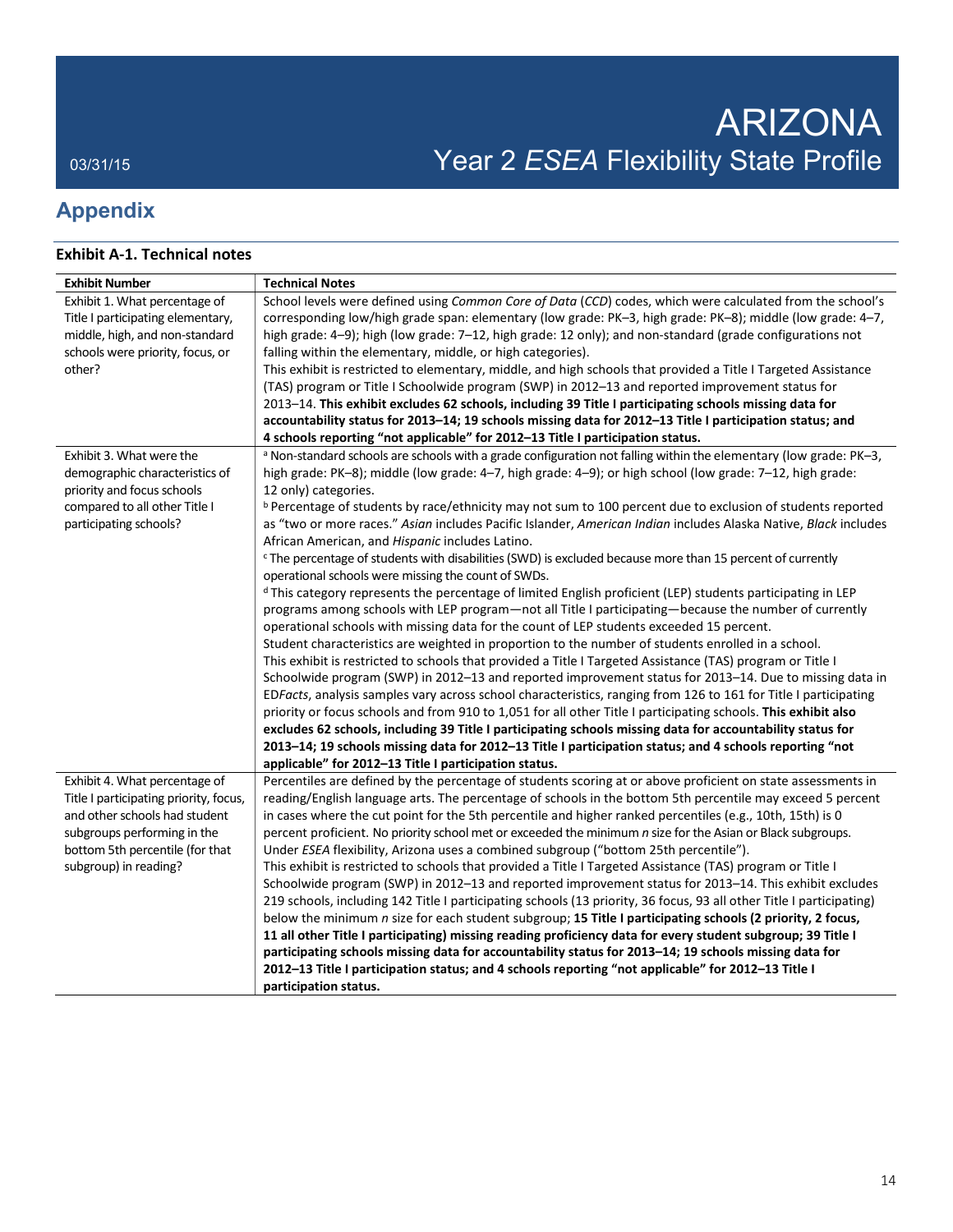# ARIZONA 03/31/15 03/31/15 ON DEVIDENCE PROFILE PROFILE PROFILE

| <b>Exhibit Number</b>                  | <b>Technical Notes</b>                                                                                                |
|----------------------------------------|-----------------------------------------------------------------------------------------------------------------------|
| Exhibit 5. What percentage of          | Percentiles are defined by the percentage of students scoring at or above proficient on state assessments in          |
| Title I participating priority, focus, | mathematics. The percentage of schools in the bottom 5th percentile may exceed 5 percent in cases where               |
| and other schools had student          | the cut point for the 5th percentile and higher ranked percentiles (e.g., 10th, 15th) is 0 percent proficient. No     |
| subgroups performing in the            | priority school met or exceeded the minimum n size for the Asian or Black subgroups.                                  |
| bottom 5th percentile (for that        | Under ESEA flexibility, Arizona uses a combined subgroup ("bottom 25th percentile").                                  |
| subgroup) in mathematics?              | This exhibit is restricted to schools that provided a Title I Targeted Assistance (TAS) program or Title I            |
|                                        | Schoolwide program (SWP) in 2012-13 and reported improvement status for 2013-14. This exhibit excludes                |
|                                        | 224 schools, including 147 Title I participating schools (16 priority, 37 focus, 94 all other Title I participating)  |
|                                        | below the minimum n size for each student subgroup; 15 Title I participating schools (2 priority, 2 focus,            |
|                                        | 11 all other Title I participating) missing mathematics proficiency data for every student subgroup; 39 Title         |
|                                        | I participating schools missing data for accountability status for 2013-14; 19 schools missing data for               |
|                                        | 2012-13 Title I participation status; and 4 schools reporting "not applicable" for 2012-13 Title I                    |
|                                        | participation status.                                                                                                 |
| Exhibit 6. What percentage of          | <sup>a</sup> Am In = American Indian                                                                                  |
| Title I participating priority, focus, | $b$ Hisp = Hispanic                                                                                                   |
| and other schools had student          | $c$ SWD = Students with disabilities                                                                                  |
| subgroup gaps that exceeded            | $d$ LEP = Limited English proficient                                                                                  |
| statewide subgroup gaps by one         | e Econ Disadv = Economically disadvantaged                                                                            |
| or more standard deviations?           | Proficiency rates for the nonAmerican Indian, nonBlack, nonHispanic, noneconomically disadvantaged,                   |
|                                        | nonSWD, and nonLEP subgroups were calculated by subtracting the number of proficient students and the                 |
|                                        | number of students with valid scores for the American Indian, Black, Hispanic, economically disadvantaged,            |
|                                        | SWD, and LEP subgroups, respectively, from the number of proficient students and the number of students               |
|                                        | with valid scores for the "all students" group, and then dividing the resulting number of proficient students in      |
|                                        | the nonAmerican Indian, nonBlack, nonHispanic, noneconomically disadvantaged, nonSWD, or nonLEP                       |
|                                        | subgroup by the number of students with valid scores in the subgroup.                                                 |
|                                        | This exhibit is restricted to schools that provided a Title I Targeted Assistance (TAS) program or Title I            |
|                                        | Schoolwide program (SWP) in 2012-13 and reported improvement status for 2013-14. This exhibit excludes                |
|                                        | 458 schools, including 381 Title I participating schools (31 priority, 70 focus, 280 all other Title I participating) |
|                                        | below the minimum n size for each student subgroup; 15 Title I participating schools (2 priority, 2 focus,            |
|                                        | 11 all other Title I participating) missing reading and mathematics proficiency data for every student                |
|                                        | subgroup gap included in the exhibit; 39 Title I participating schools missing data for accountability status         |
|                                        | for 2013-14; 19 schools missing data for 2012-13 Title I participation status; and 4 schools reporting "not           |
|                                        | applicable" for 2012-13 Title I participation status.                                                                 |
| Exhibit 7. What percentage of          | The regulatory four-year adjusted cohort graduation rate is the number of students who graduate in four               |
| Title I participating priority, focus, | years with a regular high school diploma divided by the number of students who formed the cohort for that             |
| and other high schools had             | graduating class. The four-year adjusted cohort rate also includes students who graduate in less than four            |
| graduation rates below 60              | years. Under ESEA flexibility, states identified all Title I schools with graduation rates below 60 percent over a    |
| percent?                               | number of years.                                                                                                      |
|                                        | No priority high school met the analysis threshold (i.e., 10 students in graduation cohort) for the limited English   |
|                                        | proficient or Asian subgroups.                                                                                        |
|                                        | This exhibit is restricted to schools serving grade 12 that provided a Title I Targeted Assistance (TAS) program      |
|                                        | or Title I Schoolwide program (SWP) in 2012-13 and reported improvement status for 2013-14. This exhibit              |
|                                        | may include non-standard schools (i.e., schools with grade configurations not falling within the elementary,          |
|                                        | middle, or high categories) serving grade 12. This exhibit excludes 72 high schools, including 23 Title I             |
|                                        | participating high schools (1 priority, 3 focus, 19 all other Title I participating) below the minimum analysis       |
|                                        | threshold (10 students in the graduation cohort) for each student subgroup; 16 Title I participating high             |
|                                        | schools (1 priority, 2 focus, 13 all other Title I participating) missing graduation rate data for every student      |
|                                        | subgroup; 12 Title I participating high schools missing data for accountability status for 2013-14; 17 high           |
|                                        | schools missing data for 2012-13 Title I participation status; and 4 high schools reporting "not applicable"          |
|                                        | for 2012-13 Title I participation status.                                                                             |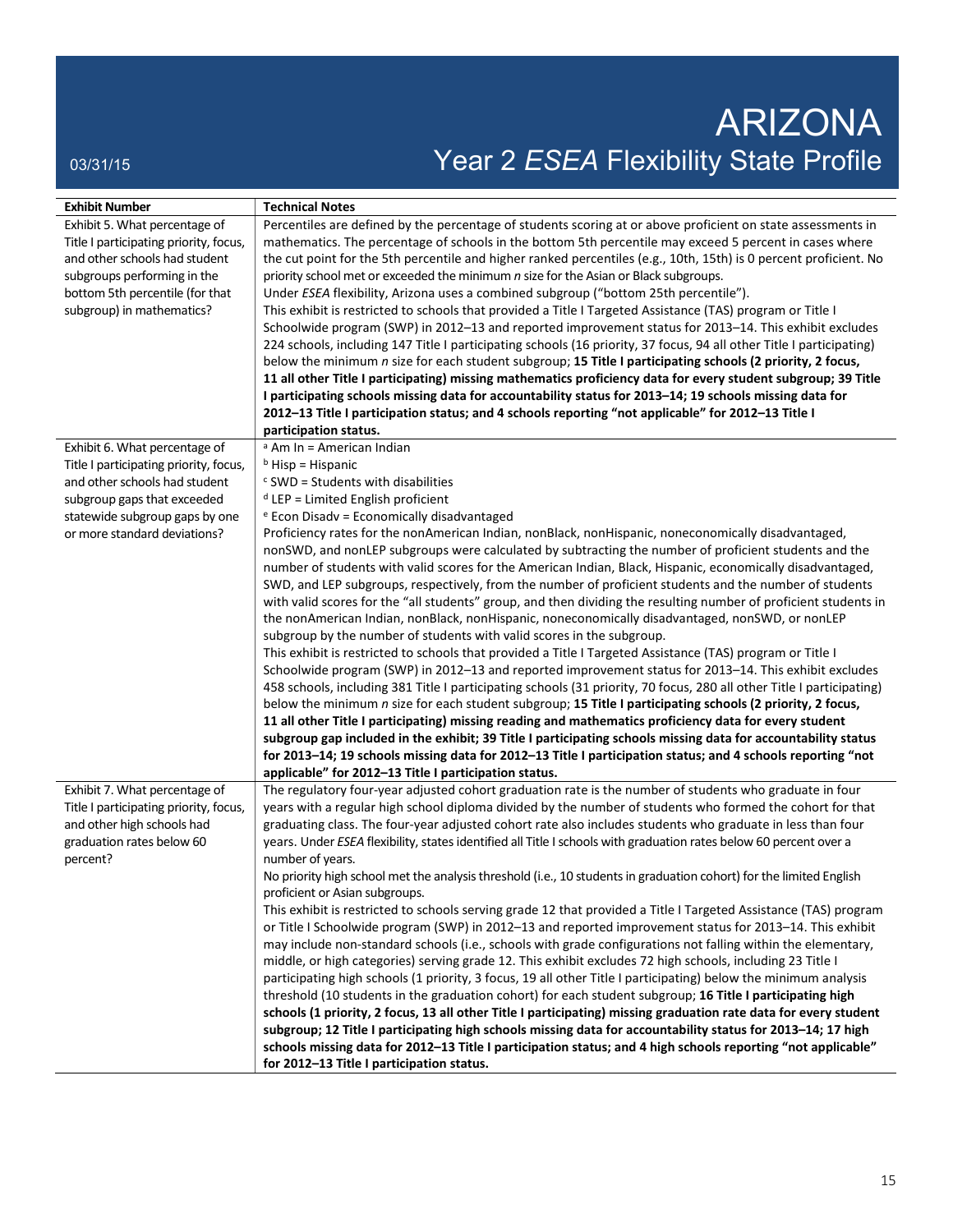# ARIZONA 03/31/15 03/31/15 ON DEVIDENCE PROFILE PROFILE PROFILE

| <b>Exhibit Number</b>                             | <b>Technical Notes</b>                                                                                                                                                                     |
|---------------------------------------------------|--------------------------------------------------------------------------------------------------------------------------------------------------------------------------------------------|
| Exhibit 8. What percentage of                     | <sup>a</sup> SWD = Students with disabilities                                                                                                                                              |
| Title I participating priority,                   | $b$ LEP = Limited English proficient                                                                                                                                                       |
| focus, and other high schools                     | $c$ Econ Disadv = Economically disadvantaged                                                                                                                                               |
| had graduation rate subgroup                      | No priority high school met the analysis threshold (i.e., 10 students in graduation cohort) for the subgroups in                                                                           |
| gaps that exceeded statewide                      | the American Indian-nonAmerican Indian or LEP-nonLEP subgroup gap analyses.                                                                                                                |
| subgroup gaps by one or more                      | This exhibit is restricted to schools serving grade 12 that provided a Title I Targeted Assistance (TAS) program                                                                           |
| standard deviations?                              | or Title I Schoolwide program (SWP) in 2012-13 and reported improvement status for 2013-14. This exhibit                                                                                   |
|                                                   | may include non-standard schools (i.e., schools with grade configurations not falling within the elementary,                                                                               |
|                                                   | middle, or high categories) serving grade 12. This exhibit excludes 121 high schools, including 72 Title I                                                                                 |
|                                                   | participating high schools (7 priority, 14 focus, 51 all other Title I participating) below the minimum analysis                                                                           |
|                                                   | threshold (10 students in the graduation cohort) for each student subgroup; 16 Title I participating high                                                                                  |
|                                                   | schools (1 priority, 2 focus, 13 all other Title I participating) missing graduation rate data for every student                                                                           |
|                                                   | subgroup; 12 Title I participating high schools missing data for accountability status for 2013-14; 17 high                                                                                |
|                                                   | schools missing data for 2012-13 Title I participation status; and 4 high schools reporting "not applicable"                                                                               |
|                                                   | for 2012-13 Title I participation status.                                                                                                                                                  |
| Exhibit 9. What percentage of                     | No priority or focus school was reportedly accountable for the Black subgroup. In addition, no priority school                                                                             |
| Title I participating priority,                   | was reportedly accountable for the students with disabilities, limited English proficient, or Asian subgroups.                                                                             |
| focus, and other schools had                      | Percentages greater than or equal to 99.5 percent are rounded to 100 percent.                                                                                                              |
| met the state-defined annual                      | This exhibit is restricted to schools that provided a Title I Targeted Assistance (TAS) program or Title I                                                                                 |
| measurable objective (AMO)                        | Schoolwide program (SWP) in 2012-13 and reported improvement status for 2013-14. This exhibit excludes                                                                                     |
| targets in reading?                               | 249 schools, including 183 Title I participating schools (14 priority, 44 focus, 125 all other Title I participating)                                                                      |
|                                                   | reportedly not accountable for any reading AMO target; 4 Title I participating schools (0 priority, 0 focus,                                                                               |
|                                                   | 4 all other Title I participating) missing data for all reading AMO targets; 39 Title I participating schools                                                                              |
|                                                   | missing data for accountability status for 2013-14; 19 schools missing data for 2012-13 Title I participation                                                                              |
|                                                   | status; and 4 schools reporting "not applicable" for 2012-13 Title I participation status.                                                                                                 |
| Exhibit 10. What percentage of                    | Percentages greater than or equal to 99.5 percent are rounded to 100 percent.                                                                                                              |
| Title I participating priority,                   | This exhibit is restricted to schools that provided a Title I Targeted Assistance (TAS) program or Title I                                                                                 |
| focus, and other schools had                      | Schoolwide program (SWP) in 2012-13 and reported improvement status for 2013-14. This exhibit excludes                                                                                     |
| met the 95 percent                                | 66 schools, including 4 Title I participating schools (0 priority, 0 focus, 4 all other Title I participating)                                                                             |
| participation rate requirement                    | missing data for all reading participation targets; 39 Title I participating schools missing data for                                                                                      |
| in reading?                                       | accountability status for 2013-14; 19 schools missing data for 2012-13 Title I participation status; and                                                                                   |
|                                                   | 4 schools reporting "not applicable" for 2012-13 Title I participation status.                                                                                                             |
| Exhibit 11. What percentage of                    | No priority or focus school was reportedly accountable for the Black subgroup. In addition, no priority school                                                                             |
| Title I participating priority,                   | was reportedly accountable for the students with disabilities, limited English proficient, or Asian subgroups.                                                                             |
| focus, and other schools had                      | Percentages greater than or equal to 99.5 percent are rounded to 100 percent.                                                                                                              |
| met the state-defined annual                      | This exhibit is restricted to schools that provided a Title I Targeted Assistance (TAS) program or Title I                                                                                 |
| measurable objective (AMO)                        | Schoolwide program (SWP) in 2012-13 and reported improvement status for 2013-14. This exhibit excludes                                                                                     |
| targets in mathematics?                           | 256 schools, including 190 Title I participating schools (18 priority, 47 focus, 125 all other Title I participating)                                                                      |
|                                                   | reportedly not accountable for any mathematics AMO target; 4 Title I participating schools (0 priority,                                                                                    |
|                                                   | 0 focus, 4 all other Title I participating) missing data for all mathematics AMO targets; 39 Title I                                                                                       |
|                                                   | participating schools missing data for accountability status for 2013-14; 19 schools missing data for                                                                                      |
|                                                   | 2012-13 Title I participation status; and 4 schools reporting "not applicable" for 2012-13 Title I                                                                                         |
|                                                   | participation status.                                                                                                                                                                      |
| Exhibit 12. What percentage of                    | Percentages greater than or equal to 99.5 percent are rounded to 100 percent.                                                                                                              |
| Title I participating priority,                   | This exhibit is restricted to schools that provided a Title I Targeted Assistance (TAS) program or Title I                                                                                 |
| focus, and other schools had                      | Schoolwide program (SWP) in 2012-13 and reported improvement status for 2013-14. This exhibit excludes                                                                                     |
| met the 95 percent                                | 66 schools, including 4 Title I participating schools (0 priority, 0 focus, 4 all other Title I participating)                                                                             |
| participation rate requirement<br>in mathematics? | missing data for all mathematics participation targets; 39 Title I participating schools missing data for                                                                                  |
|                                                   | accountability status for 2013-14; 19 schools missing data for 2012-13 Title I participation status; and<br>4 schools reporting "not applicable" for 2012-13 Title I participation status. |
|                                                   |                                                                                                                                                                                            |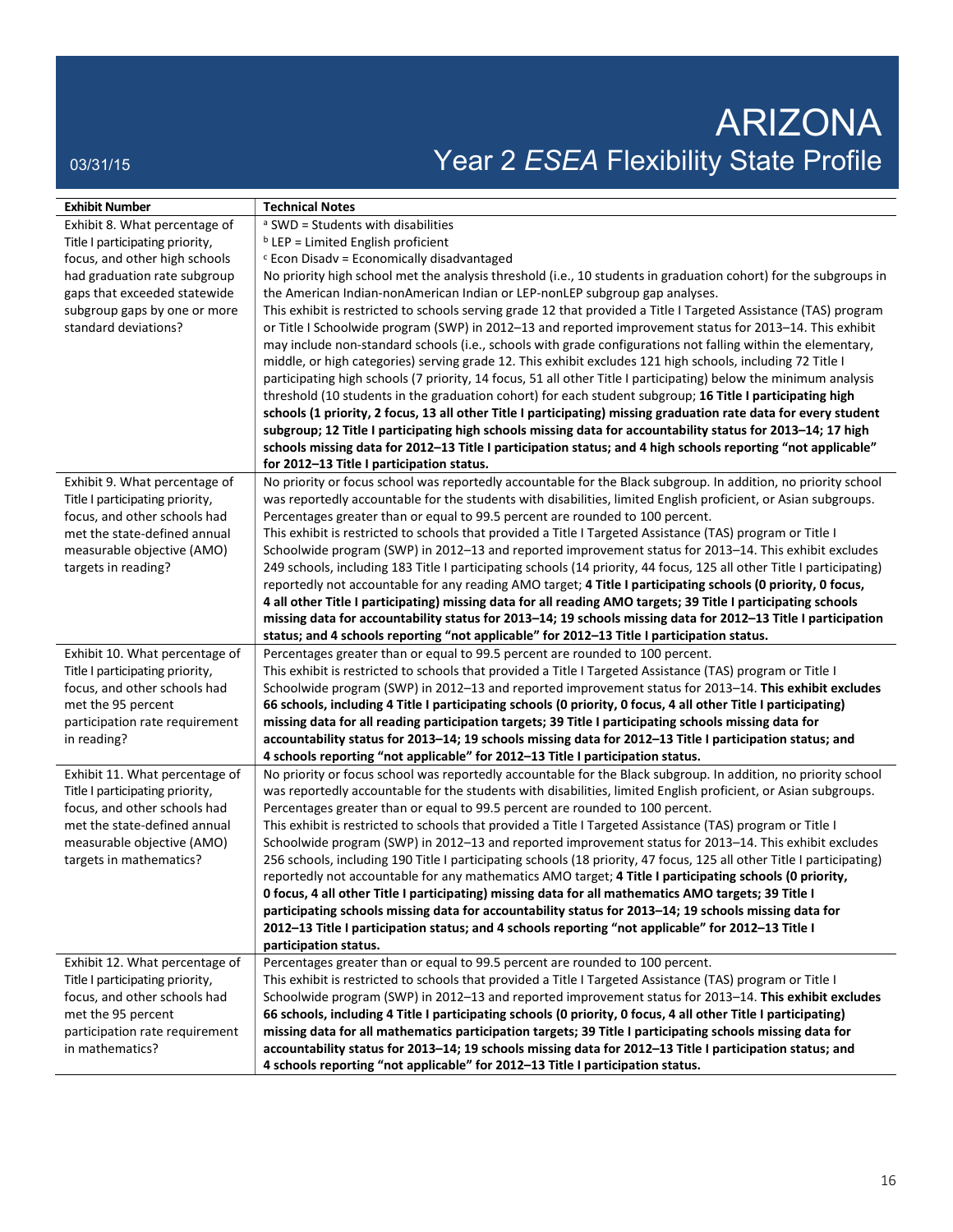| <b>Exhibit Number</b>           | <b>Technical Notes</b>                                                                                           |
|---------------------------------|------------------------------------------------------------------------------------------------------------------|
| Exhibit 13. What percentage of  | All subgroups were excluded because Arizona's adjusted four-year cohort graduation rate target data did not      |
| Title I participating priority, | include any observations reported as N/A (e.g., "too few students" or "no students"), making it not possible     |
| focus, and other high schools   | to determine subgroup applicability for any student subgroup.                                                    |
| had met the state-defined four- | Percentages greater than or equal to 99.5 percent are rounded to 100 percent.                                    |
| year adjusted cohort            | This exhibit is restricted to schools serving grade 12 that provided a Title I Targeted Assistance (TAS) program |
| graduation rate targets?        | or Title I Schoolwide program (SWP) in 2012-13 and reported improvement status for 2013-14. This exhibit         |
|                                 | may include non-standard schools (i.e., schools with grade configurations not falling within the elementary,     |
|                                 | middle, or high categories) serving grade 12. This exhibit excludes 154 high schools, including 121 Title I      |
|                                 | participating high schools (13 priority, 31 focus, 77 all other Title I participating) missing data for all      |
|                                 | graduation rate targets; 12 Title I participating high schools missing data for accountability status for        |
|                                 | 2013–14; 17 high schools missing data for 2012–13 Title I participation status; and 4 high schools reporting     |
|                                 | "not applicable" for 2012-13 Title I participation status.                                                       |